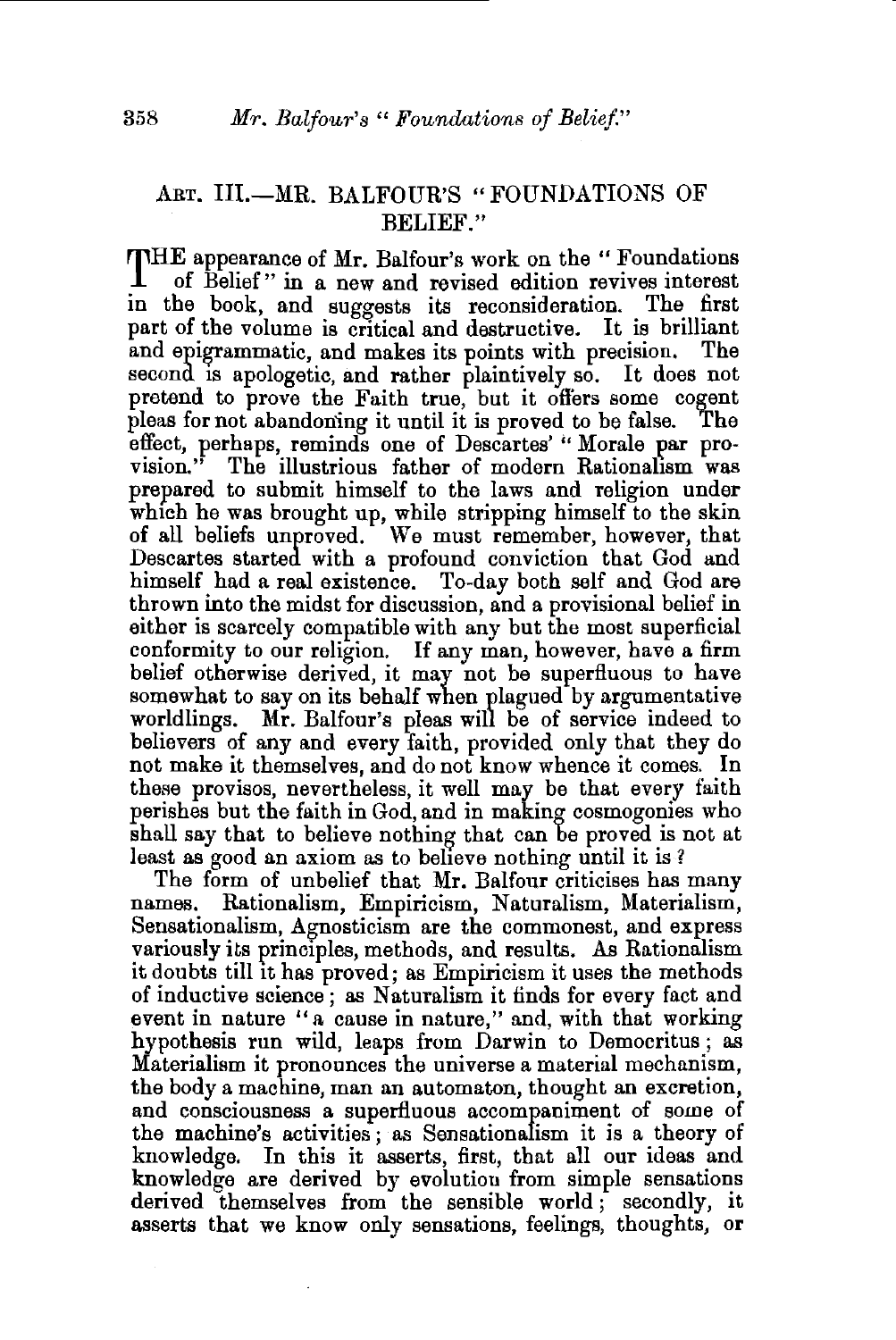modes of consciousness, but nothing of any external world or matter, and nothing of any causalities connecting them. neither anything of any entity called mind or self; finally, it passes into Critical Idealism, which is, if Professor Huxley may be believed, its legitimate outcome. Agnosticism is its last word, and Agnosticism is not the confession that we cannot know "God as He is," but the assertion that we cannot know that He is. We have no knowledge of an *external world,* or of *self,* or of *God,* and can have none, either by nature or revelation.

At first sight this Agnosticism seems likely to favour the cause of Faith, for if the three faiths are rationally on a par, the plain man is likely to switch the one which he very often lacks on to the two to doubt which he counts lunacy. That we " walk by faith " in walking on our feet has been a rather too common text of late. Mr. Balfour, however, is not *quite*  easy in his mind. The two are "inevitable"; the third is plainly not so. The two are universal; the third, he pleads, comes down to us with the authority of the *best* of men ; it is therefore only inevitable to those who live "in the spirit," as the other two are to those who live "in the flesh." This, perhaps, is the cause that philosophers' gods are so precarious—here to-day and gone to-morrow—and that Rationalism runs so much in a circle. The " inevitable " two are again liable to go the way of many predecessors as soon as the plain man discovers that the Agnostic gives him a *quid pro quo,*  and allows a phenomenal world and a phenomenal self as good for all practical purposes as the real ones taken away.

Mr. Balfour presents the inconsistencies of the polyonomous monster he assails with much force. In the main the contradictions are between Materialism and Sensationalism or Idealism. Professor Huxley, the metaphysician, explained that his postulates of the existence of matter, of a law of causation in nature, and so on, were postulates for use in the laboratory. "Materialism is shorthand Idealism" is his formula ; in much the same way he talks of final causes, and credits Nature with design ; to do otherwise would necessitate cumbersome paraphrases. One would like, indeed, to see his physiology of the sensations translated into the language of Idealism, or a version even of such a single expression as "movements in the matter of the brain." On the other hand, Professor Huxley, the physiologist, bases his Agnosticism itself on an insuperable gulf between matter and consciousness, which no wit of man can ever explain; and when in that frame of mind, Materialism and Sensationalism set limits, each upon the other, for him. Neither can account for the other, and neither by itself for the universe. It follows that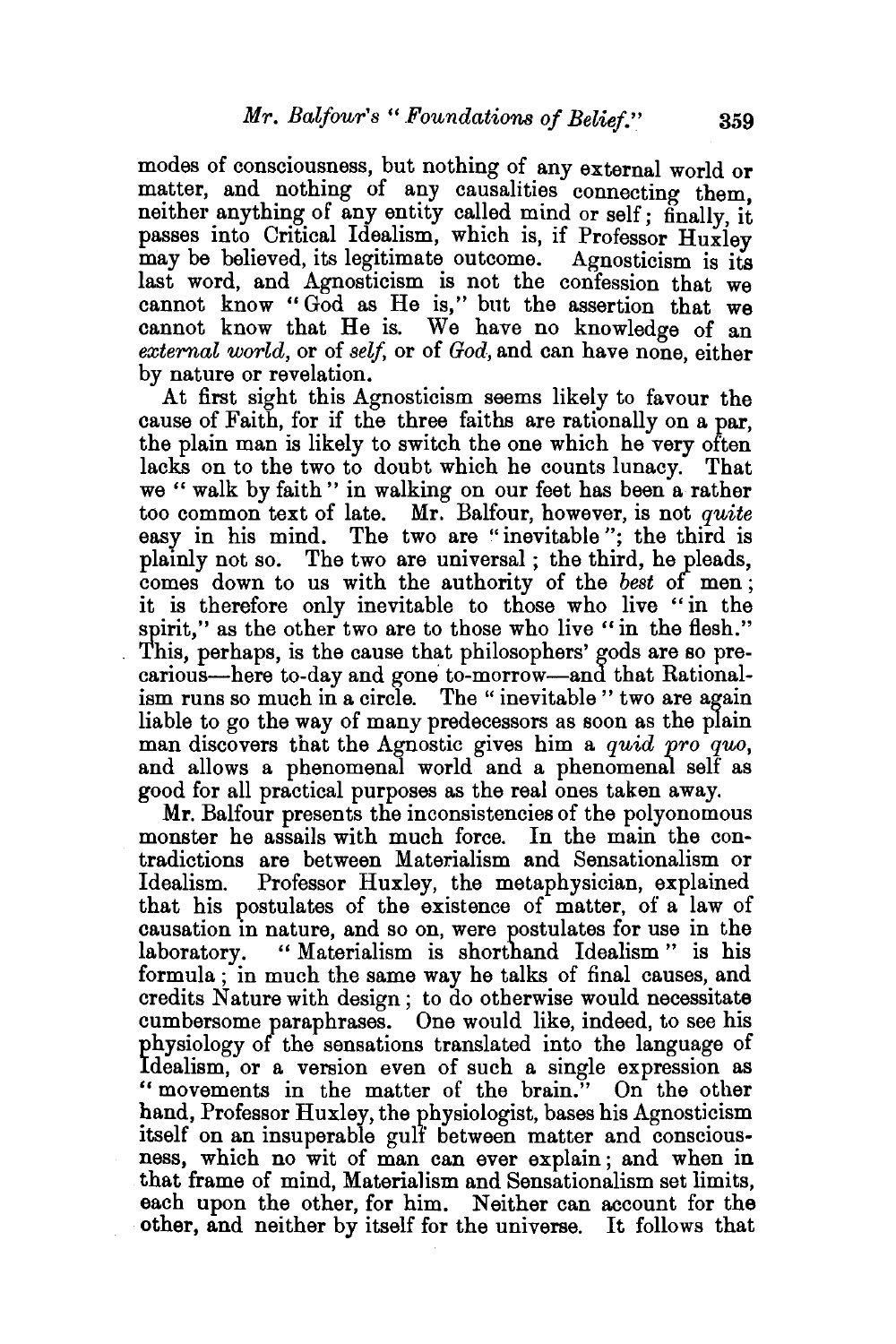no account can be given, and we should content ourselves with a quiet ignorance.

In fact, Materialisms never have found God; Idealisms have, but have never been able to keep Him. They stumbled over matter. They became Gnostics, and imagined emanations sinking imperceptibly into the accursed stuff. Professor Huxley determined not to be a Gnostic.

Mr. Balfour lays less stress than one would expect on the emancipation of these systems from the canons of evidence, which they print in their prospectus. That which is proved by them of Evolution would scarcely fill a nutshell, and the proved is unproved so often that to keep up with the variations is difficult. The fashionable "Christian" accommodation *"evolves"* man after the flesh, but. not man "after the spirit." Mr. Balfour appears to go further, and to accept an evolution of the Idea of God in "the advanced guard of Humanity." An evolution *in* the Idea of God, which we recognise, is not, however, an evolution *of* the Idea of God to which we demur.

On consequences, that *facilis materia,* Mr.. Balfour speaks with force. The considerations nevertheless which he urges are secondary, his complaints and fears those of the politician or the man of culture, rather than the bitter cry of, or for, the soul whose light is being withdrawn. This follows, perhaps, from the character of the audience whom he is addressing.

Morality, "he pleads," would suffer from the loss of a theory of origins from above. He does not assert that the keystone of the arch would be missing, so much as that a halo and glory would be gone. We should travel actually into the land of the sophists, without worship, without reverence, without ideals. Perhaps one might argue that the more probable issue would be a considerable invention of idols.

Of Beauty he thinks Naturalism has no standard or measure. Here the author is at his best. Professor Huxley, as we know, thought the difference between Beethoven's Sonatas and " Cherry Ripe" clear and distinguishable by the natural man, who has, or may have, not merely a perception of difference, but a perception of values. Ruskin tells us that we build ugly houses because we are godless. There are others, like the author of "Nature for her own Sake," who find Beauty in her, without thought of her origin or even in the thought of her self-origination. If Beauty and the Infinite hang together, the practical eternity and infinity of Nature, the Vastness of her activities, provide practically enough of Infinity for Art. Naturalism inspired a great poem.

Of course the only convincing form of the argument from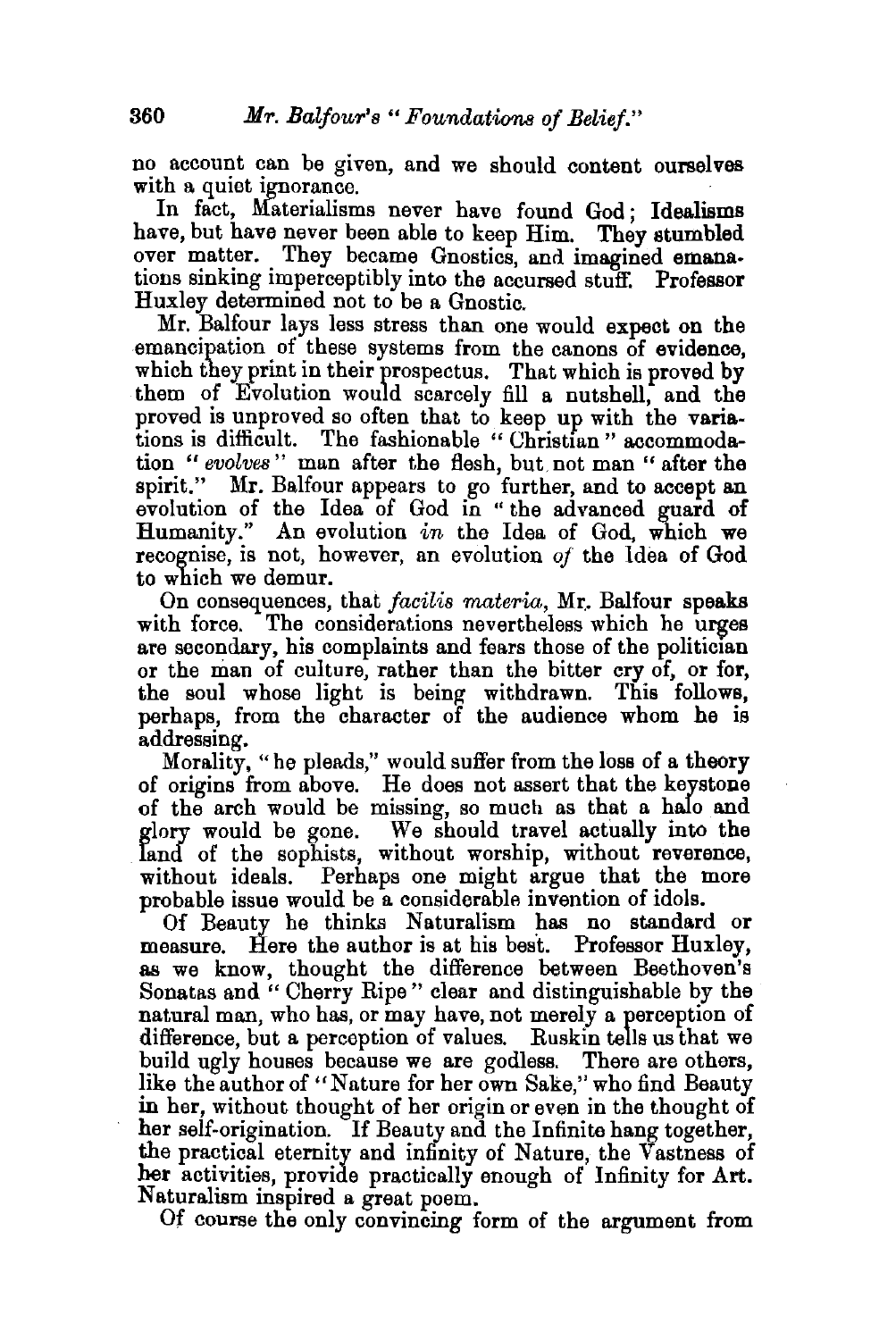consequences is that the consequences are incompatible with facts. Without the idea of a Living God the morality of Theism would be impossible. If the first has no foundation the last goes with it. The question whether a morality purely finite in its conception and outlook would not suffice for finite man leads us into regions of prophecy on the one side, and debates on the nature of man on the other.

The object of the discussion thus far is to discredit indirectly the original principle of Rationalism, by the use of which the results have been attained. That principle was to doubt everything until we have proved it by the "method of Zadig." Mr. Balfour proceeds to discuss the principle itself. He distinguishes between the reasons and causes of Belief, and dwells upon the commonplace that Belief may follow on bad reasoning or no reasoning. Authority is of course the alternative plank. Under Authority are included not only authority of kings and priests, promulgating decrees and dogmas, but public opinion, habit, and ultimately indeed the imperative of the nature into which without reasoning we have grown. The paradox emerges that it is this very authority which commands us to reason, and points to "belief with the understanding" as an indispensable condition of believing rightly. On the other hand, again, the original authority has been unwilling or unable to prevent us reasoning badly, and these bad reasonings have been taken up into and blended with authority itself. If, then, we admit that we are by nature under a Law and subject to Categorical Imperatives, there are so many of these, and these so conflicting, that one knows not which to obey. Is there among them any one Categorical Imperative that stands out from the rest, and gives us a *point d'appui* while we reason? Rationalism gives "Thou shalt doubt," and by doubting thou shalt come to understand. Faith gives us another: "Thou shalt believe, and by believing thou shalt understand." It is speculatively an insoluble problem, and so far the verdict is against speculation. "The morale par provision" is plainly " The morale *par provision*" is plainly inapplicable. Authority provisionally believed in collapses as a "cause of faith." The only question is whether the recognition of Categorical Imperatives in any form is not the very *point d'appui* we seek, and whether "I am the Lord thy God" is not an implicit assertion in each of them.

Certainly in our religion the ventures of reason are subject to an obedience and guided by Faith.

There is much interesting matter, many fertile suggestions, in this last half of the volume. The writer has seen many things with open eyes; he puts what he has seen clearly, without extravagance, with courtesy and moderation and